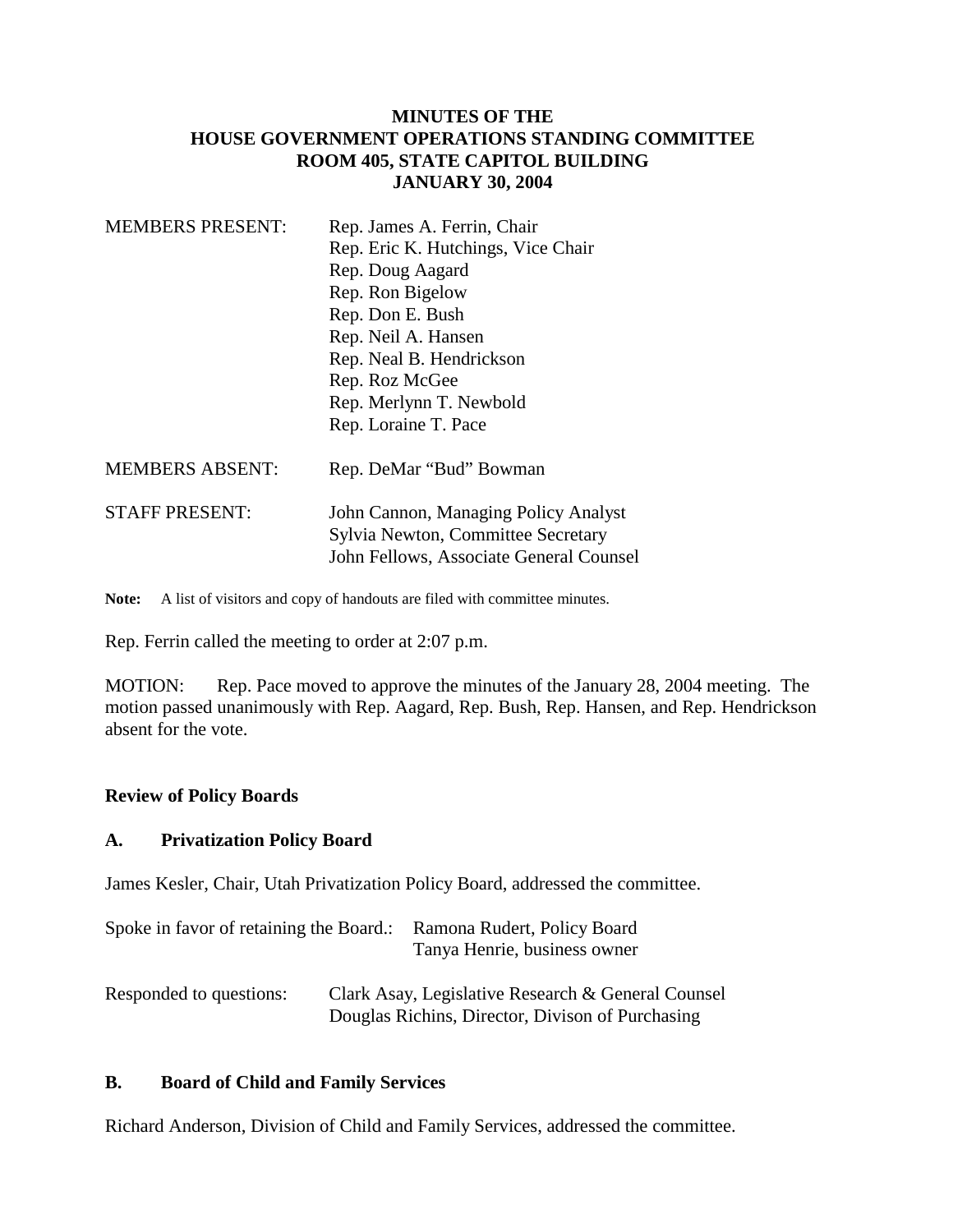House Government Operations Standing Committee January 30, 2004 Page 2

### **C. FACT (Families Agencies and Communities Together) State Council**

Raelene Ireland, Executive Director of Workforce Services, addressed the committee. Robin Arnold-Williams, Executive Director of Human Services, addressed the committee.

# **H.B. 217 Changes to Division of Facilities and Construction Management Contract Procedures and Requirements** *(Rep. W. Harper)*

MOTION: Rep. Hendrickson moved to delete in title and body H.B. 217 and replace it with 1st Substitute H.B. 217. The motion passed unanimously with Rep. Bigelow absent for the vote.

Rep. Harper introduced 1st Sub. H.B. 217 and explained it to the committee.

MOTION: Rep. Hendrickson moved to pass the bill out favorably. The motion passed unanimously with Rep. Bigelow absent for the vote.

### **S.B. 8 Local Referendum Amendments** *(Sen. B. Evans)* **(Rep. D. Hogue)**

Rep. Hogue introduced S.B. 8 and explained it to the committee.

MOTION: Rep. Hutchings moved to amend the bill as follows:

- *1. Page 1, Lines 11 through 14:*
	- 11 This bill:
	- 12 corrects a statutory conflict with the Utah Constitution by prohibiting a local law
	- 13 challenged by a referendum **[[** that has qualified for the ballot **]]** from **[[** taking **]] having force or** effect until
	- 14 it is approved by voters; and
- *2. Page 3, Lines 60 through 65:*
	- 60 (4) (a) The local law **[[** does not take **]] has no force or** effect unless and until the voters approve the
	- 61 challenged local law:
	- 62 (i) at a regular municipal election or a municipal special election, if the challenged law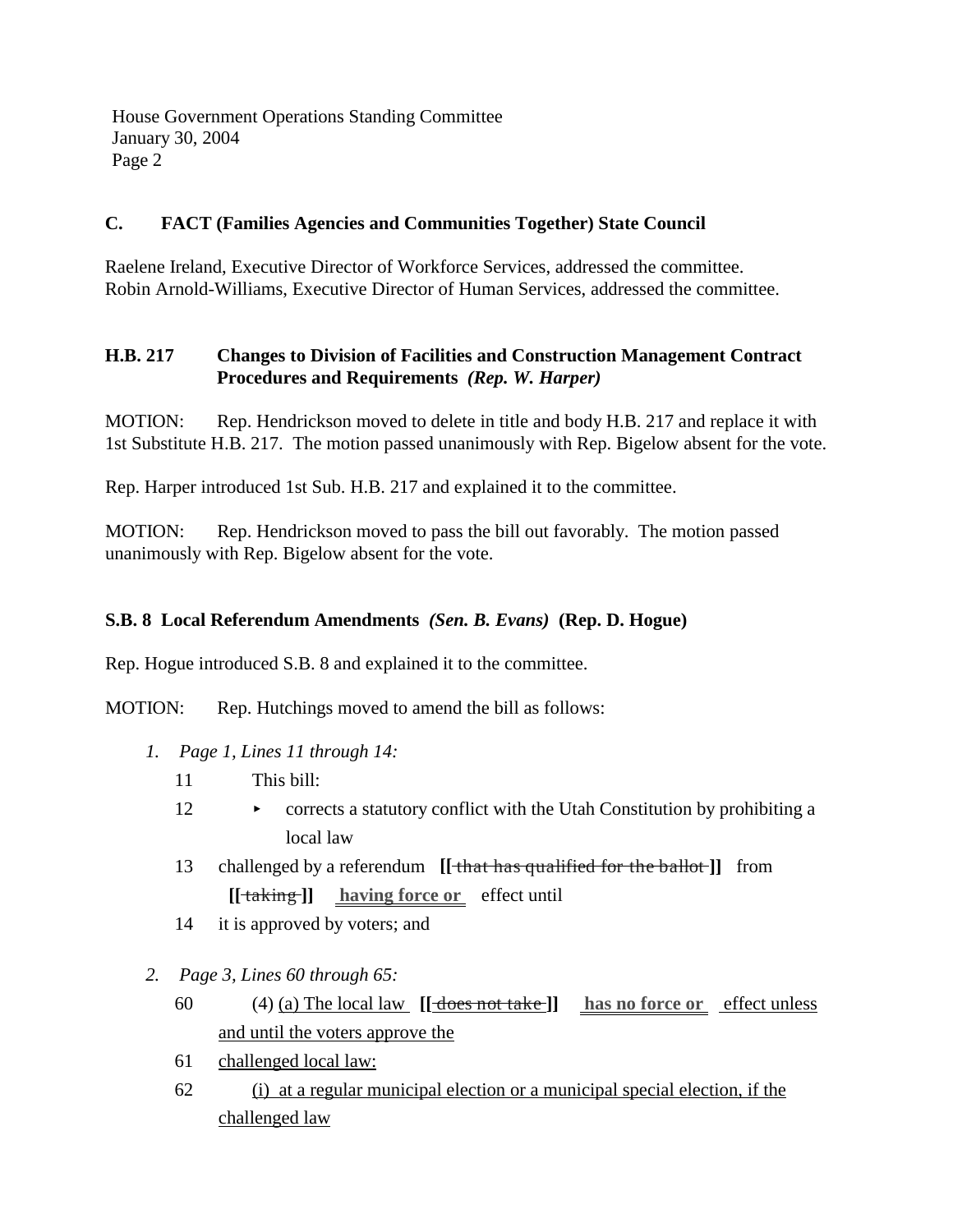House Government Operations Standing Committee January 30, 2004 Page 3

- 63 was enacted by a municipality; or
- 64 (ii) at a regular general election or a county special election, if the challenged law was
- 65 enacted by a county.

The motion to amend the bill passed with Rep. Ferrin voting in opposition to the motion and Rep. McGee absent for the vote.

Spoke in favor of the bill: John Murray, citizen Amy Nicholson, citizen Scott Peterson, physician Janeen Carpenter, citizen Celeste Peterson, citizen Geoff Hatch, citizen Andy Gibson Monte Maynard Dee Maynard Amy Murray Ben Morris Amy Earnest Laraine Elder Lauralee Christensen DeeAnn Gibson Jon Zwahlen Von Taylor Linda Taylor Rebecca Hogue Calvin Coates Deloy Weaver Pauline Dansie Grant Vandy Mary Ellen Ross Clinton Dansie Karen Weaver Shawn Neilson

MOTION: Rep. Hansen moved to pass the amended bill out favorably. The motion passed unanimously.